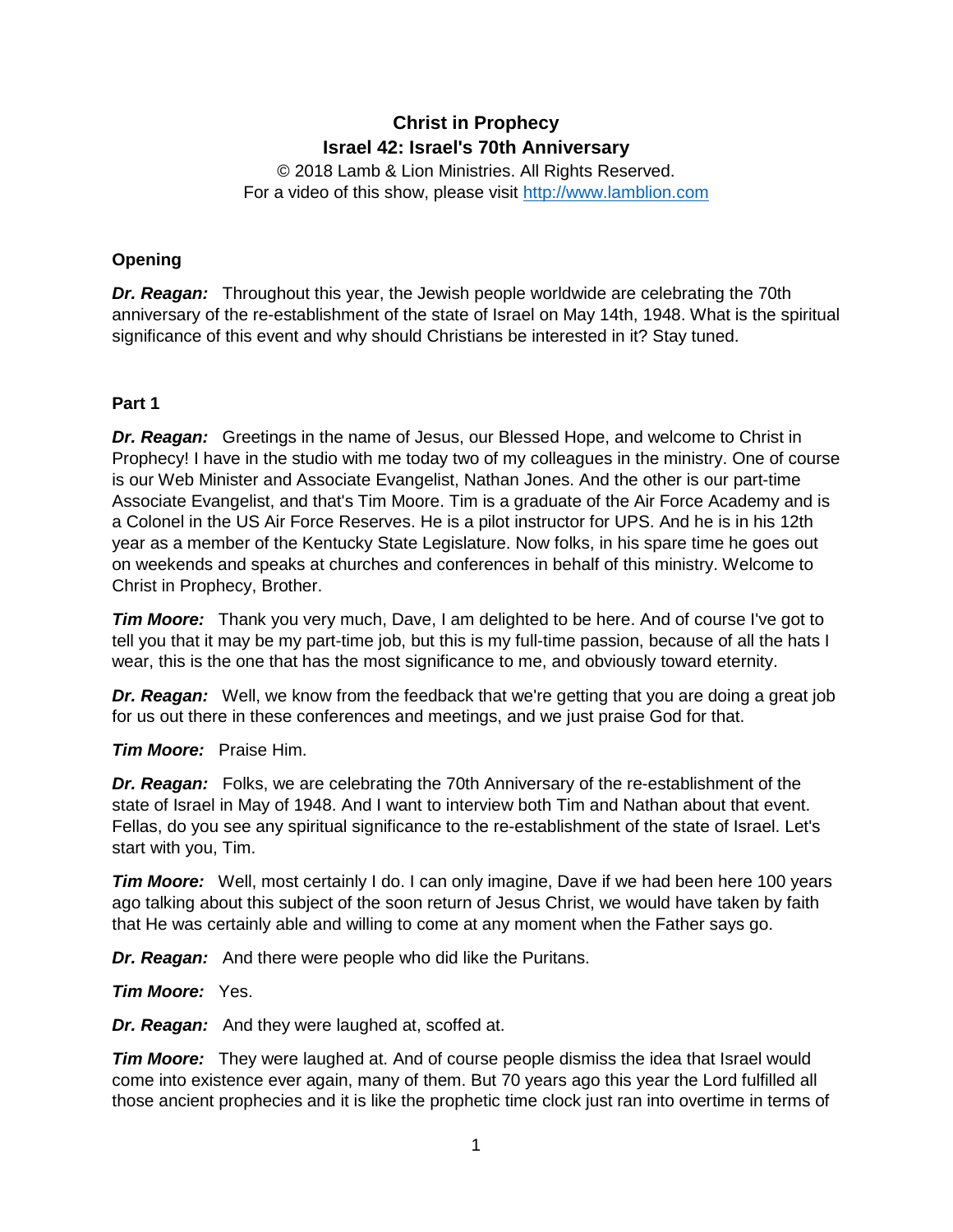rushing toward the culmination of human history. So, I think there is tremendous spiritual significance. And I think people today if they were aware of the fulfillment of prophecy before our very eyes they would recognize that.

*Dr. Reagan:* And every time you take a group to Israel you take them to Independence Hall.

*Tim Moore:* Every time.

*Dr. Reagan:* Do you sort of get goosebumps when you go in there?

*Tim Moore:* Oh, I do. Yes, Sir. Because I think this is the place where prophecy was fulfilled literally in the lifetimes of some of the people that go with me every year.

*Dr. Reagan:* And the sad thing is that probably 90% or more of all the groups that go to Israel never spend one night in Tel Aviv, and never go to Independence Hall because they don't see any significance to it.

*Tim Moore:* No, they think all the significant events happened 2,000 years ago. And clearly the Lord's ministry was the most significant happening in all of human history. But there are things happening in our very lifetimes that are fulfillments of Bible prophecy.

# *Dr. Reagan:* What about you, Nathan?

**Nathan Jones:** Well, the major event for me when I started this ministry, joined it about 11 years ago is you took us to Israel to do a TV shoot about the 60th Anniversary. So, it blows my mind that now we are at the 70th Anniversary.

# *Dr. Reagan:* Right.

*Nathan Jones:* But, when it comes to Israel you really opened my mind on that trip, and Tim I am so glad that you lead these trips is that it makes the Bible come alive. I was there where prophecy was fulfilled. And it is all leading up to something. Take for instance Ezekiel 36 & 37 it is about the re-establishment of Israel coming back from the dead. But then afterwards it is followed by a war the Gog and Magog War where Russia and a coalition of Muslim nations come and attack Israel. God steps in He defeats them, and this is why He does it. Ezekiel 38:23, "Thus I will magnify Myself, and sanctify Myself, and I will be known in the eyes of many nations. Then they shall know that I am the Lord." The whole purpose of Israel coming back is that the world may know the Lord again.

# *Tim Moore:* Amen.

*Dr. Reagan:* Well, you know many people and even some very influential Christian leaders take the position that the re-establishment of Israel is just a political event of history. Just an accident of history and has no spiritual significance whatsoever. What do you say to a person like that?

*Tim Moore:* Well, I clearly think that they are misguided, and have not studied the entirety of Bible prophecy or of scripture itself. I am so glad Nathan mentioned Ezekiel 36 & 37 because even as you go to Ezekiel 36 just before the Valley of Dry Bones the Lord Himself says that He is going to bring Israel back. And of course many of the leaders you are citing will say, "Well, the Jews have not accepted Jesus as the Messiah, at least a great number of them." But the Lord's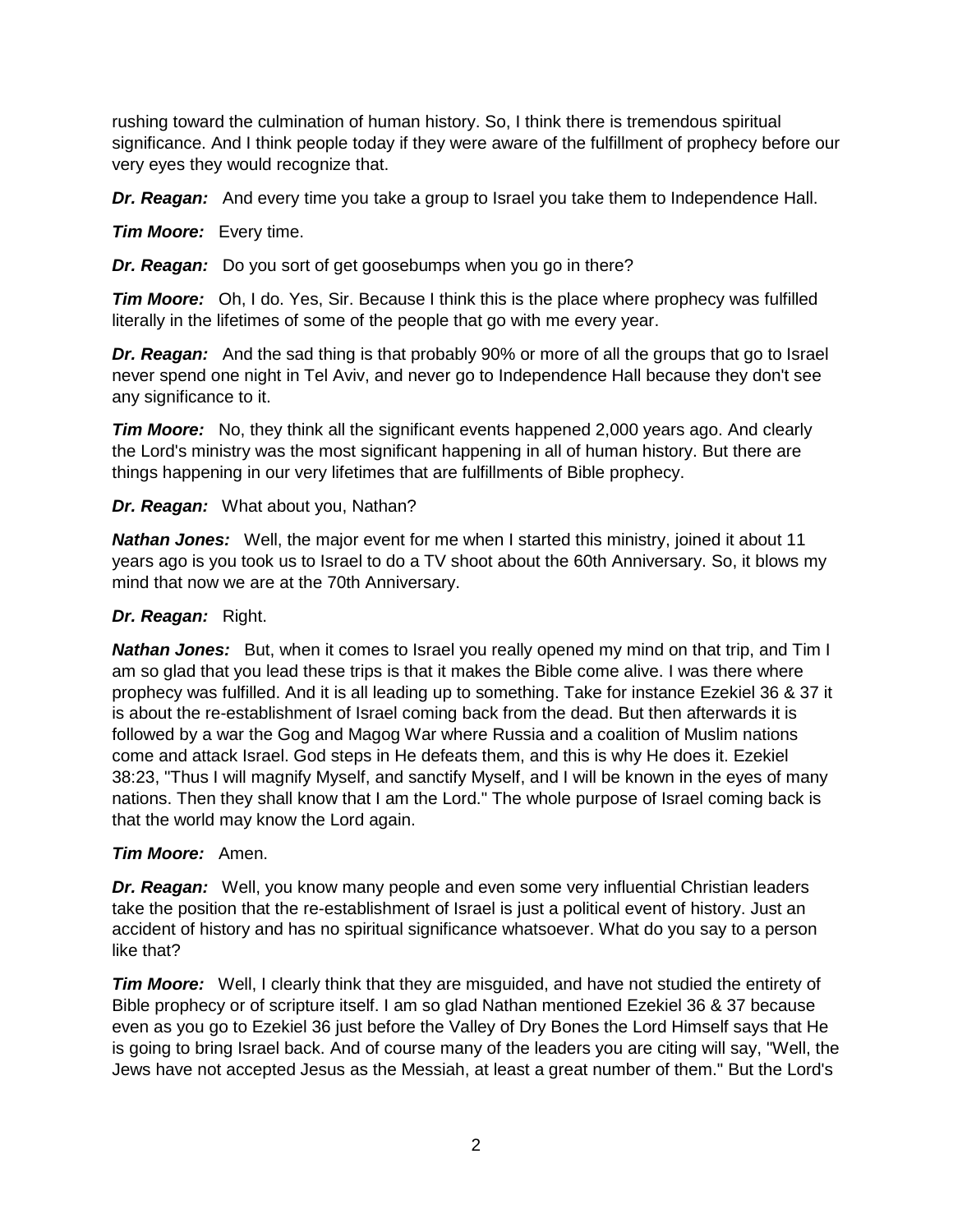promise is not contingent upon the Jewish people being faithful to Him. Any more than His promises to us are contingent upon me being perfect, even in my walk of faith. I certainly try.

*Dr. Reagan:* Furthermore, the Hebrew prophets said that in the end times the Jews are going to be regathered in unbelief.

*Tim Moore:* In unbelief. The Lord said it is not for their sake that He is regathering them. It is for His Name's sake. That is very clearly stated in Ezekiel 36:32, for His own namesake. And He will fulfill all of His promises and He always does.

## *Dr. Reagan:* Nathan?

*Nathan Jones:* Well, there's promises in the Bible that God makes, and He fulfills His promises 100% of the time. I think of Isaiah 66:7-8, "Before she was in labor, she gave birth; before her pain came, she delivered a male child. Who has heard such a thing? Who has seen such things?" In other words Israel would come back and the labor pains would actually happen after the nation was formed. And that is a prophecy that was fulfilled. In 1948 Israel became a nation again, and there has been endless wars to defeat Israel since then.

*Dr. Reagan:* Yeah, the birth pains began that very day.

*Nathan Jones:* Yeah, it came afterwards. Ezekiel 37:21-22 another promise that the Jews would be back in the land. I love how you always bring up the fact that Scofield who lived at a time 100 years ago and he read the prophecies about Israel being back and the land. And he is like, "Well, I don't understand it, but the Bible says it is going to happen. Therefore, Israel will be back in the land again." Sure enough.

*Tim Moore:* You know some of the promises themselves were to the land. In Ezekiel going again back to chapter 36 those beginning prophecies in that chapter are to the land itself. That it would be restored in preparation for the people to come back. Of course we know that writers like Mark Twain have traveled to Israel and saw it in its desolate state. But surely it has been restored, as the Lord regathered His people. And once again He said "I'm not doing this for your sake," declares the Lord God, "let it be known to you, be ashamed and be confounded. I am doing it for My sake." And He says in chapter 36, verse 36, "Then the nations left round about you will know that I, the Lord, have rebuilt the ruined places, and planted that which was desolate. I the Lord have spoken and will do." Again, it is all to bring glory and honor to Himself.

*Dr. Reagan:* You mentioned the desolation of the land. It was absolutely desolate. It became even more desolate. And really God--that is prophesied by the scriptures, it says that when the Jews go out it will become desolate. When they come back it will be like the Garden of Eden. And I think the reason it became desolate is because God was preserving it for them. Nobody wanted that land.

*Tim Moore:* No, they did not.

*Dr. Reagan:* I mean it was really desolate.

*Tim Moore:* And Mark Twain makes that very clear. There were very few people living in that desolate land just 150 years ago.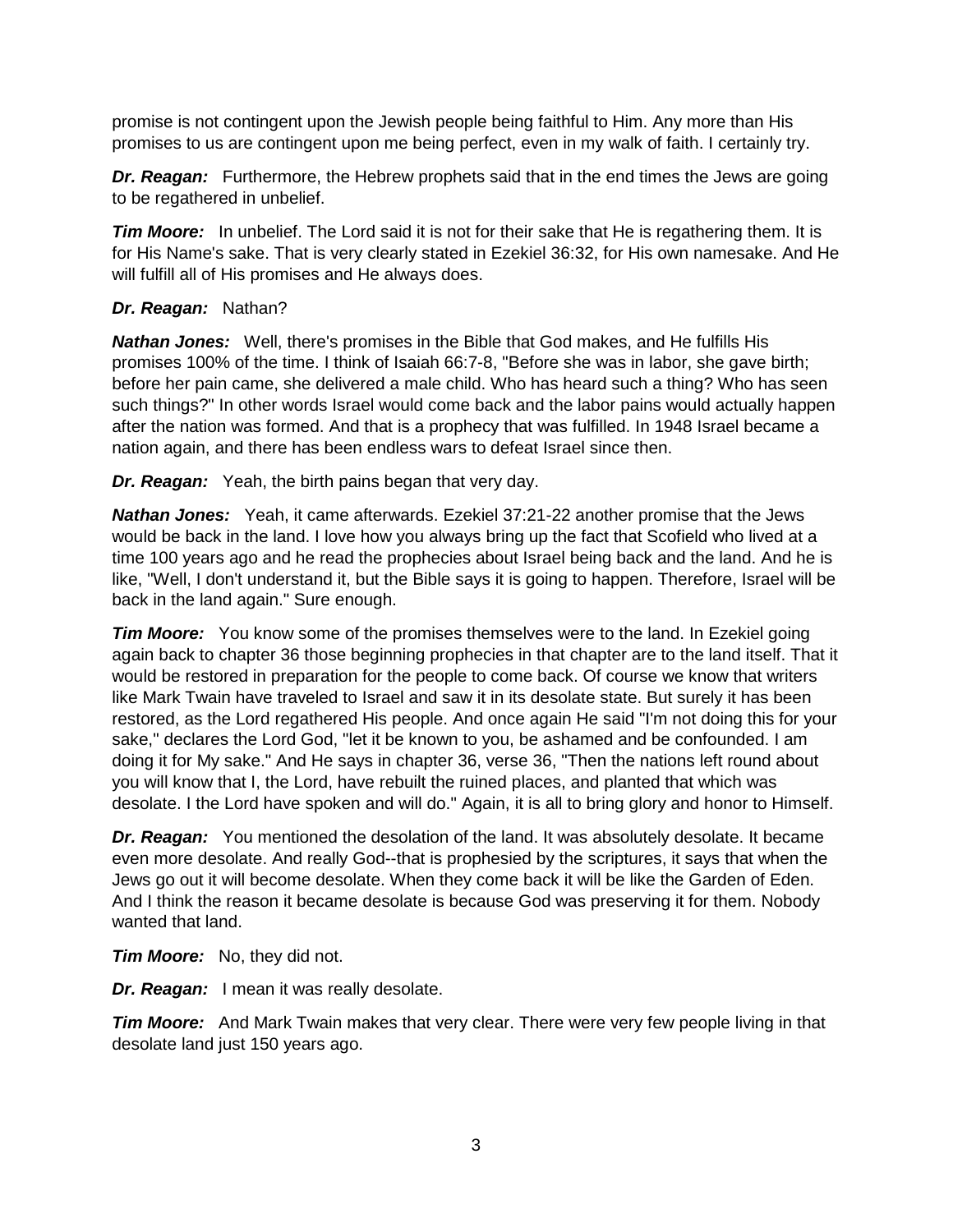*Dr. Reagan:* Well, other spiritual leaders, Christian leaders take the position that the reestablishment of Israel could not have any spiritual significance because the Church has replaced Israel and God has no purpose left for the Jewish people. How do you respond to that?

*Tim Moore:* Well, I think Paul would have something to say about that. Paul as you would turn to Romans.

# *Dr. Reagan:* The Apostle Paul?

*Tim Moore:* The Apostle Paul, yes, Sir. He said, "By no means has the Lord rejected His people." In other words the solicitude for Israel in Romans chapter 9 Paul says, "That he wished he himself could be accursed for the sake of his brethren in the flesh." Those who were Jews in that day in age, and down to this very age. And all of Romans chapter 11 talks about the fact that Israel has not been cast away. God has not rejected His people they are awaiting the understanding that will be given to them when the Lord is about to return, and when He does return. But they have not been cast away, by no means.

*Dr. Reagan:* For 2,000 years the Church has taught that. And the majority of churches today including Catholic Church, and Protestant teach that the Church has replaced Israel, and God has no purpose left for the Jewish people. But you are right Romans 9-11 are the three most ignored chapters in the New Testament by Christian preachers over the years. It's often been written off as a parenthesis of no importance. Well, of course they write it off that because look at Romans chapter 3 for example. "What advantage has the Jews?" Paul asked, "Great in every respect." And he tells why, and yet the Church has always said none whatsoever. And then you go over to Romans chapter 9 and he talks about that the Lord still has covenants with the Jews, and so forth and so on. And you go over to Romans chapter 11 and he says, "God has not rejected His people has He?" And the Church for 2,000 years has said, "Yes." And what does he say? "May it never be!"

*Tim Moore:* No. May every man be a liar, but the Lord will be faithful.

*Nathan Jones:* You would have to ignore the Old Testament, and that is usually what we see, as Replacement Theology is New Testament focused, not Old Testament. But doesn't Isaiah 11:11 say, "It shall come to pass in that day that the Lord shall set His hand again, the second time." Now we've seen the first time and that is when the Jews went back around 520 BC. But now a second time is prophesied, they return. And if the Church did replace Israel then we have to do the wars that we read about: Psalm 83 War, the Ezekiel 38 & 39 War we just read, the Tribulation Wars that are Israel focused would then have to be on the Church.

**Dr. Reagan:** Well, I tell you one thing if God has washed His hands of the Jewish people as so many argue we are all in trouble because Jesus Himself said, "I am not going to return to earth until the Jewish people are willing to say, "Baruch haba b'shem Adonia." Blessed is He who comes in the name of the Lord. So, there is going to be a great remnant of the Jews who are going to be saved. That means God has a purpose for the Jews in the future.

# *Tim Moore:* Yes, He does.

*Dr. Reagan:* So, well, I wanted to ask you another question and that has to do with something that is going on our college and university campuses today that is very, very unsettling. And that is that a series of films, documentary films have been produced, there's three that I know of, that are circulating on college and university campuses today. And these particular films are very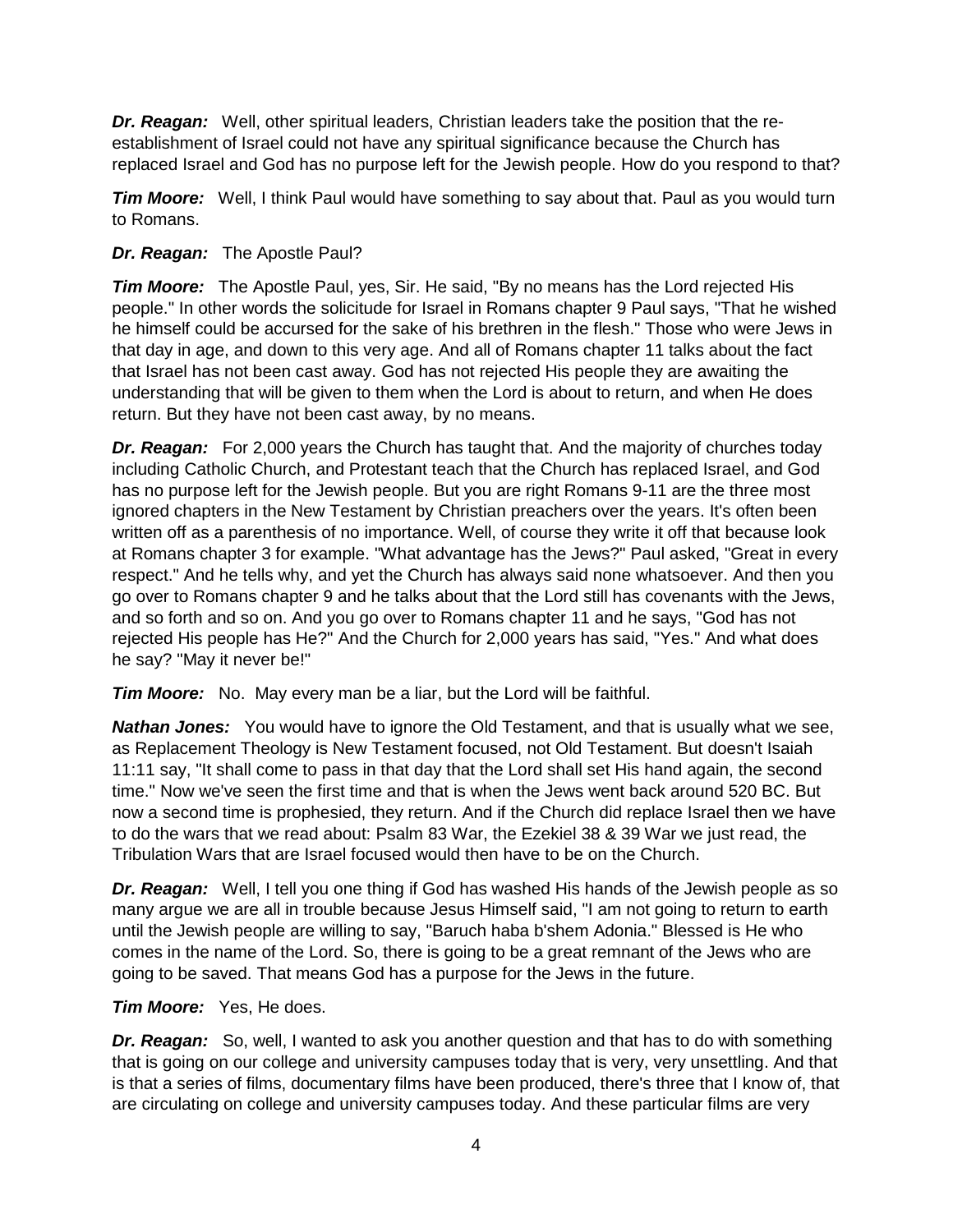anti-Semitic and they argue that the college student should give their sympathy and their support to the Palestinians and not to the Jews, because the Jewish people stole the land from the Palestinians. What about it?

*Nathan Jones:* You see this a lot. There is this Jewish guy who actually goes to Berkley and he'll stand there one day and he'll wave a Hamas flag and he'll say, "Oh, we are just misunderstood." And the students are like, "Yeah, yeah, yeah, you're right. You're right." And then the next day he goes back and he waves a Jewish flag. And the students are, "Ah, you apartheid, you killers." And stuff like that. They have been fed this nonsense. You can go even to Wikipedia and read about Nakpa Day and it sounds like the Jews just stormed into the land and kicked all these poor Palestinians out and now they are living in refugee camps. But the truth is they were Syrian invaders who when Israel became a nation were on the borders ready to take the land away from Israel. They were shocked that Israel won, and their own people abandoned them there.

*Dr. Reagan:* Well, furthermore when the Jews began to go back into the land in the 1890's and the early 1900's there were very few people there. And if you asked any of them, "What is your identity?" They would have said, "Syrians." They wouldn't have said, "Palestinians." There has never been a Palestinian State. There has never been a Palestinian culture. There has never been a Palestinian language. And yet, these films create the impression that there was some sort of Palestinian state there and the Jews came in and stole it. What they did is they came in and bought the land at exorbitant prices and the Arabs laughed all the way to the bank over these idiot Jews who were buying this land. It was so worthless.

**Tim Moore:** I think many of the things we're talking about on college campuses, this included, whether it is the boycott, divest, and sanction movement, is proof positive of a depraved mind. That given all the other thing were witnessing in our culture people are willing, and ready to accept this kind of lie. And that is exactly what it is.

*Nathan Jones:* That's true, their anti-Semitism makes them believe the lie. Which the Bible said in the end time they would choose to believe the lie.

*Tim Moore:* That's exactly so. You know Satan himself asked in the Garden, "Did God really say?" And so people now, including too many in the Church say, "Did God really say He gave the land to the Jewish people?" "Did God really say that He would protect them?" "Did God really say?"

*Nathan Jones:* Excellent point, yeah.

**Tim Moore:** And so, Satan is trying to undermine the very promises of God in the mind of others.

*Dr. Reagan:* The Palestinians, the United Nations, and the European Union all take the position that there is no historical claim or basis for the Jews to have a claim on that land. No historical claim whatsoever.

*Nathan Jones:* Hebron. Jerusalem.

*Tim Moore:* You know you can go to our Bible and over 800 times the name Jerusalem appears. It is throughout the Old Testament and the New Testament. And promises are given to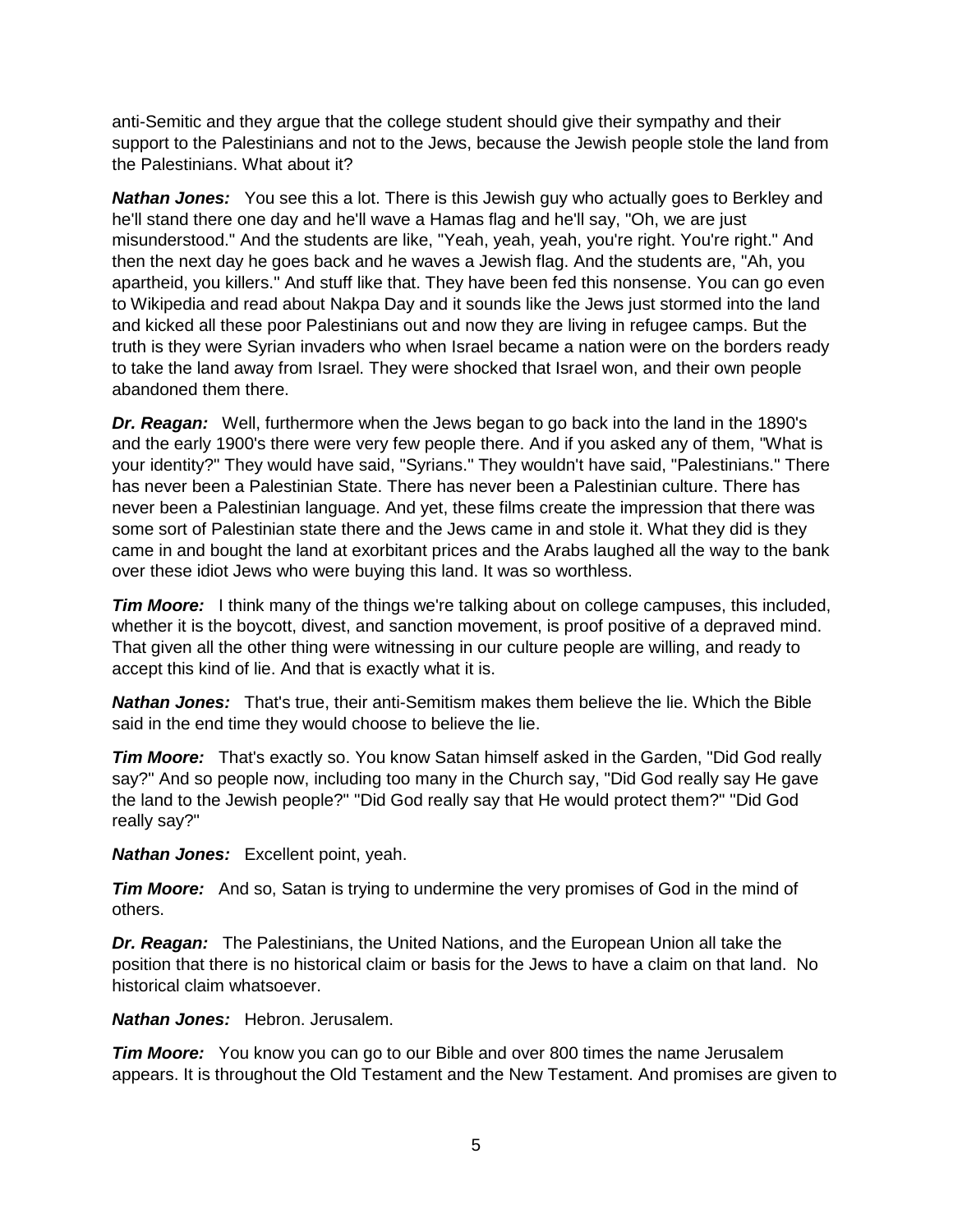the city. Promises are given to the people regarding the city. God has established Jerusalem as the home capital of the Jewish people.

*Nathan Jones:* You can't even find Jerusalem in the Koran, right?

*Tim Moore:* No, it is not there at all. Not at all.

*Dr. Reagan:* You know the ultimate, the ultimate Anti-Semites try to get around that by saying, "Well, what you've to understand is that the Jewish people over there they are not really Jews. They are a mixed race that came from history of people intermarrying and all that. They are not really Jews." And I always say to them, "Boy, you need to go over there and tell the Arabs that. They would be so, so excited to know that there aren't any Jews in Israel."

*Nathan Jones:* Yeah, wouldn't they though.

**Dr. Reagan:** But that is the insanity of this political correctness stuff.

*Tim Moore:* No, we can go all the way back to Genesis when God promised Abraham that he would give him land that He would show him. And in Deuteronomy chapter 12:8-11 God again, and again promised this land to the Jewish people. And it is their heritage. It has been given to them by God. And we know from Psalms, you can look at Psalm 24, all the world is the Lord's, and so it is His to give.

*Dr. Reagan:* You know there are really two covenants that God had, one was the Land Covenant which was everlasting, this is your land everlasting.

*Nathan Jones:* Deuteronomy 28-30.

*Dr. Reagan:* But there was another covenant and that was the Use Covenant. The Land Use Covenant. He said, "You know if you're not faithful to me I am going to put judgments upon you." And He lists some over 20 judgments in Deuteronomy that He'd put on them. And He said, "The ultimate judgment will be you will be exiled from the land, but you will still own it." The deed is still theirs. They own it by decree of God. They were exiled because of their disobedience to God, but they still own the land. And they come back and they buy land they already own.

*Tim Moore:* Well, and we have seen that they have come back in droves. And indeed have possessed the land. And have said, "Never again will they leave." And I believe that scripture backs that commitment up.

*Dr. Reagan:* Well, I would say amen to that.

#### **Part 2**

*Nathan Jones:* Welcome back to Christ in Prophecy and our discussion of Israel's 70th Anniversary. Tim Moore and I are answering questions from Dr. Reagan concerning the spiritual significance of this event. Okay, Dr. Reagan, hit us with another one.

*Dr. Reagan:* Well, I am just delighted to have you two guys on the hot seat today, you know.

*Tim Moore:* Good to be here.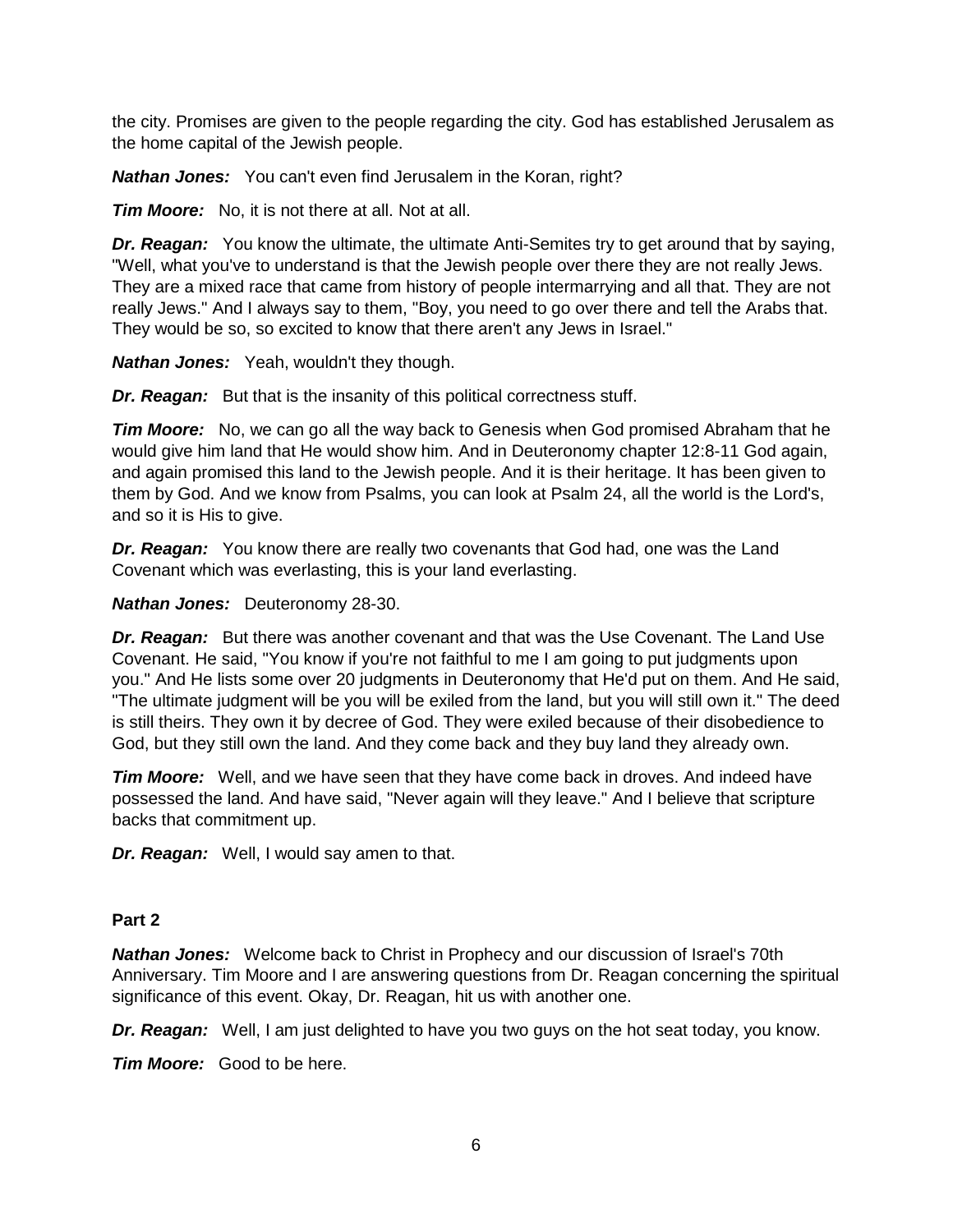*Dr. Reagan:* Okay, now in the first segment of this program we talked about how at the beginning of the 20th Century it was just unthinkable that Israel would ever exist again, that God would regather these people from the four corners of the earth even though He promised He would. There were very few people who believed that. Now, there were people who did, but very few that He was going to re-establish Israel. Well, now, we're in a new situation. We are in the situation now where the world is saying there is no hope for Israel. Israel's days are numbered. And if you look at it from a naturalistic viewpoint you have to agree that that is true because Israel is a tiny little state of only the size of New Jersey. It only has about 7 million Jews. And it is surrounded by 350 million hostile Arabs who are absolutely determined to destroy it. And when the next war breaks out missiles are just going to come in from everywhere. Is there any hope for Israel?

*Tim Moore:* Well, most certainly. And I appreciate the way you phrased that from a naturalistic viewpoint it would appear, no, there is no hope. It is hopeless because the odds are too long. But it reminds me a story out of 2 Kings chapter 6 when Elisha went with his assistant and was before a city, and the assistant looked out and saw all the gathered armies that were surrounding the city to bring it under siege, and began to lose hope. And he said, "Oh, master, look at all the armies arrayed." And so Elisha prayed this is in verse 17 it says, "O, Lord, I pray, open his eyes that he may see." Now what eyes was he talking about? Not his natural eyes. He can clearly see the enemy arrayed around them. But he was basically asking the Lord to open the eyes of his heart. Open his spiritual eyes. And so we see only dimly at this point, many of us, but the Lord opened that man's eyes and he saw, "And behold the mount was full of horses and chariots of fire all around Elisha." In other words God's provision of an army of heaven that was there to protect His people. And once again God will protect His people today. That is what we're going to focus on in an upcoming Battle for Israel Tour.

*Dr. Reagan:* It always reminds me of one of my favorite cartoons that shows all the leaders of the world on a tug of war with a rope. They are all on one end, and Netanyahu by himself is on the other end with no hope. But, God's got His finger on the end of the rope.

*Tim Moore:* If we could open our eyes spiritually we would realize that the odds are indeed very stacked against all the enemies of Israel because God is against all of them.

## *Dr. Reagan:* Nathan, does Israel have any hope?

*Nathan Jones:* It has to because if Israel doesn't have hope then we Gentiles don't have hope either, because the Millennial Kingdom is founded on the hope of Israel becoming the prime nation of the world. Not the Church, but Israel. Take for instance Isaiah 2:2-4, "Now it shall come to pass in the latter days that the mountain of the Lord's house, Jerusalem, shall be established as the top of the mountains and shall be exalted above the hills." And it talks about the nations flowing, and the Jews blessing the world. And there other verses where it talks about that ten people will grab the hold of the sleeve of a Jew and say, "Take us to Jerusalem because that is where the Messiah is, we want to see Him." The Millennial Kingdom the reign of Christ on this earth is dependent upon the Jewish people being the prime nation of the world, they have to survive.

#### *Tim Moore:* Yes.

*Dr. Reagan:* Well, you know it says in Zechariah chapter 12 that in the end times that Judah is going to be like a firepot among pieces of wood, and that they will consume the surrounding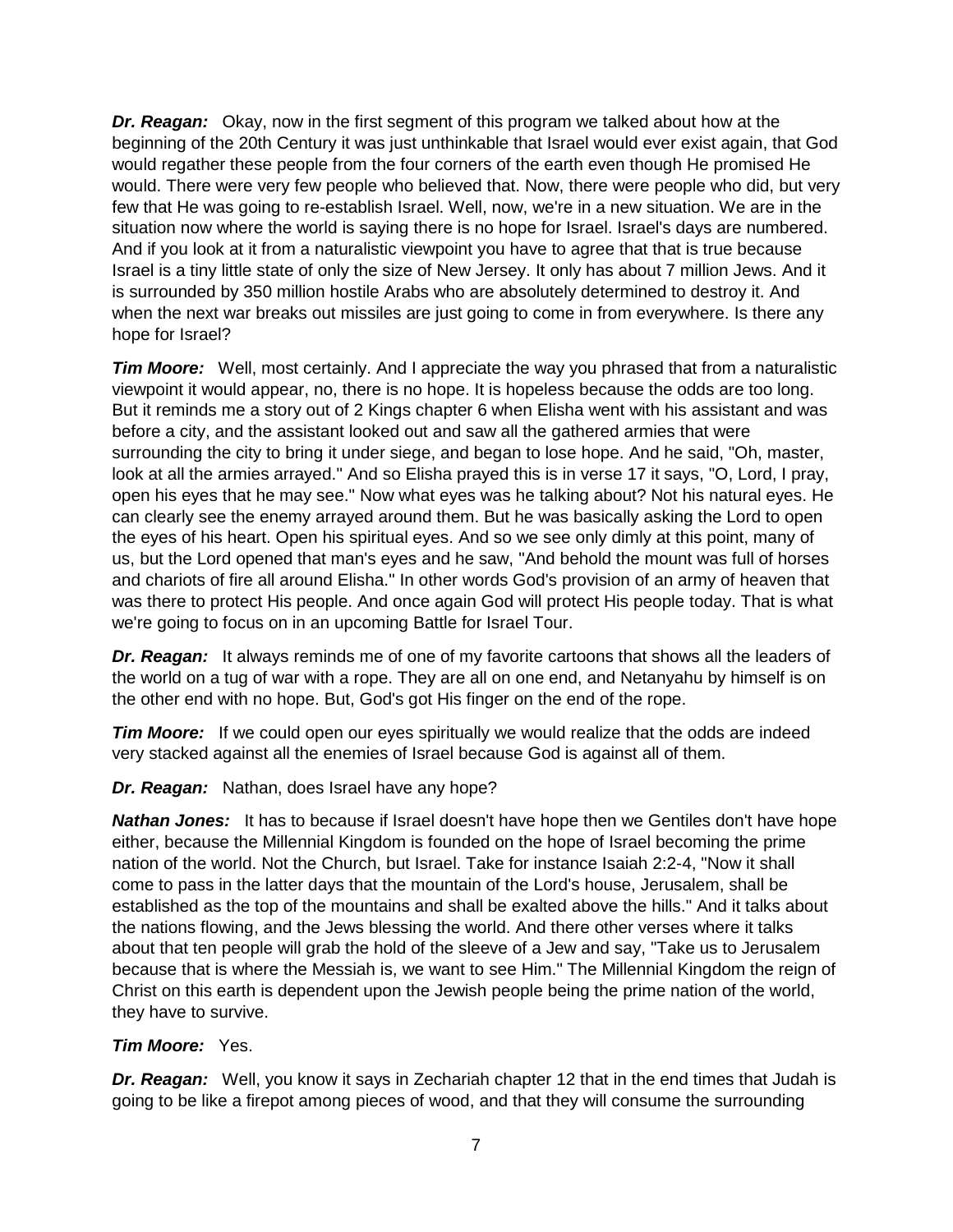peoples, and will once again reside in Jerusalem. And we've seen that in war after war, after war, where it appeared Israel had no hope. But you know the thing that is interesting about Israel it is one of the smallest countries in the world but yet it is always rated in the top ten military powers in the world. And probably in the effective use of military number one. But the thing that is interesting about the Israelis is they are probably the most morally driven army in the world. They could destroy Gaza Strip tomorrow, completely obliterate it. They have always operated with restraint. And yet, even with restraint the world condemns then. Whereas their enemies are hiding in hospitals. Hiding in houses. Putting woman and children out. And doing all kinds of atrocities. It is always Israel that is condemned.

*Nathan Jones:* Which shows Israel has a place in God's heart because what other nation does the entire world hate and want destroyed? I mean we are not upset at North Korea putting people in basically concentration camps. No, we are upset with Israel, every time they build an apartment complex. That is not rational. That is not right. It is clearly a spiritual issue.

*Dr. Reagan:* That is a good point. Because you look around the world today and you see all these menacing powers Iran, and North Korea and all of them, and all the problems in the world. And what does the United Nations obsess on? The building of apartments in Israel.

*Tim Moore:* There are agencies of the United Nations who spend most of their time focused on Israel, and passing resolutions condemning Israel. I mean that seems to be their primary function. And yet it is a Satanic or spiritual issues as we've said. And that is clear from history throughout the last, not only 100 years, but 2,000 years.

*Dr. Reagan:* This last passage I just read from in Zechariah 12 also says that in the end times that Israel will be like David against Goliath in terms of their power. And that is a miracle of God that such a little nation has so much power.

*Tim Moore:* And you wonder why would God pick such a little nation? But Paul himself wrote in 1 Corinthians 1:26, "For consider your calling, brethren, that not many of you were wise according to the flesh, not many mighty, not many noble; but God has chosen the foolish things of the world to shame the wise, and God has chosen the weak things of the world to shame the things which are strong, and the base things of the world and the despised things God has chosen." Now, I'm not saying Israel is any of those things in an eternal sense, but God has indeed chosen the weak, to lift it up. And in this case He has chosen Israel and it is His choice and we honor that.

**Dr. Reagan:** Okay, we've got a lot of Christian watching who perhaps have never had any teaching about Israel. Why should a Christian be concerned about what is going on in Israel today?

*Tim Moore:* That is a good question. Because everything that is promised to Israel will come to pass. And if it does not then the promises made to us are on shaky ground as well. In other words the same God who has promised all sorts of blessings to flow into our lives, and into the Church, and into history as it comes to a full culmination. The same God has made promises to Israel. So, He is either true to Israel, or He is not true to any of His promises.

*Dr. Reagan:* Nathan, why should Christian be concerned?

*Nathan Jones:* Well, Tim covered the spiritual. Let's cover the practical. The Jewish people produce more PhD's, more Noble Prize winners, more scientist, more doctors, we wouldn't have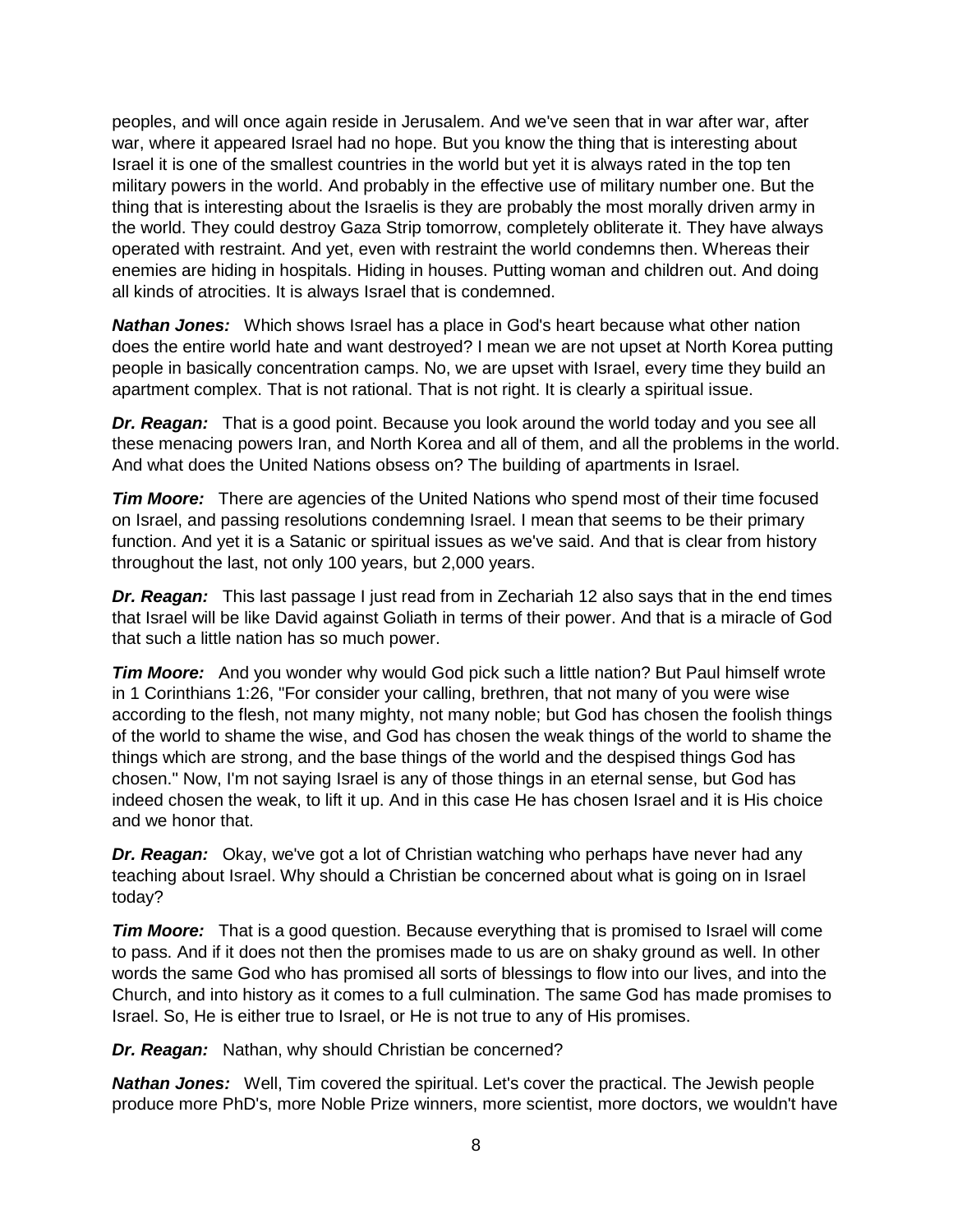the microchip, we wouldn't have the artists, we wouldn't have the technologies that we have today. The Jewish people bless the world in their attempt to try to prove that they have a right to exist. And can you imagine then no longer being in fallen bodies but in our spiritual bodies one day that kind of ability God has given them. They will truly bless the world during the Millennial Kingdom.

*Dr. Reagan:* Well, another reason that I would give why Christians should be concerned about what is going on in Israel today is because Israel is the focus of end time Bible prophecy. It says the Jews are going to be regathered, the state is going to be re-established, their land is going to be reclaimed. They are going to revive their language. They are going to become a great military power. They are going to reoccupy Jerusalem. They are going to be the focus of world politics. And all of that has come true. And what is that a sign of? That we are living in the season of the Lord's return. That is one reason we all ought to be excited about what is going on in Israel today.

# *Nathan Jones:* Jesus is coming back.

*Tim Moore:* I'm always excited when people come with me and they become aware. They may of lived even throughout the period of time that Israel has been existence since 1948, but it really hadn't resonated in their heart. And when they go and they see with their own eyes what God is doing in their very lifetimes. They come home shouting. And as you would say, Dave, jumping the pews with excitement and joy over the soon return of Jesus Christ.

*Dr. Reagan:* Well, you know there is a prophecy in the book of Jeremiah, two times it is given verbatim. And that prophecy is that when it is all over and done with, and God has accomplished all His purpose in history, the Jews will look back on their history and they will no longer swear by the God who delivered them from Egyptian captivity, but by the God who regathered them from the four corners of the earth. That means they are going to consider their regathering in the 20th Century, and today to be a greater miracle than their deliverance from Egyptian captivity.

# *Tim Moore:* Exactly right.

**Dr. Reagan:** And yet the average Christian has no concept of that even being a miracle of God.

*Tim Moore:* And if they are going to be that excited about the regathering, certainly we who understand scripture in both the Old Testament and the New and the fullness of awareness that God has given us through Jesus Christ we should be excited already.

*Dr. Reagan:* Another point I'd like to make too is you've been reading a lot from Ezekiel. And that is that Ezekiel makes it clear that when that final battle comes when Russia comes down with all of its Muslim allies against Israel, it is not Israel that is going to triumph, it is God is going to triumph. He is going to supernaturally destroy those armies on the mountains of Israel. And it says He's going to do it through turning them against each other, but He is going to do it through natural phenomenon like earthquakes, and all. And I happen to believe that those earthquakes are going to result in the Dome of the Rock collapsing and making way for the building of the Temple.